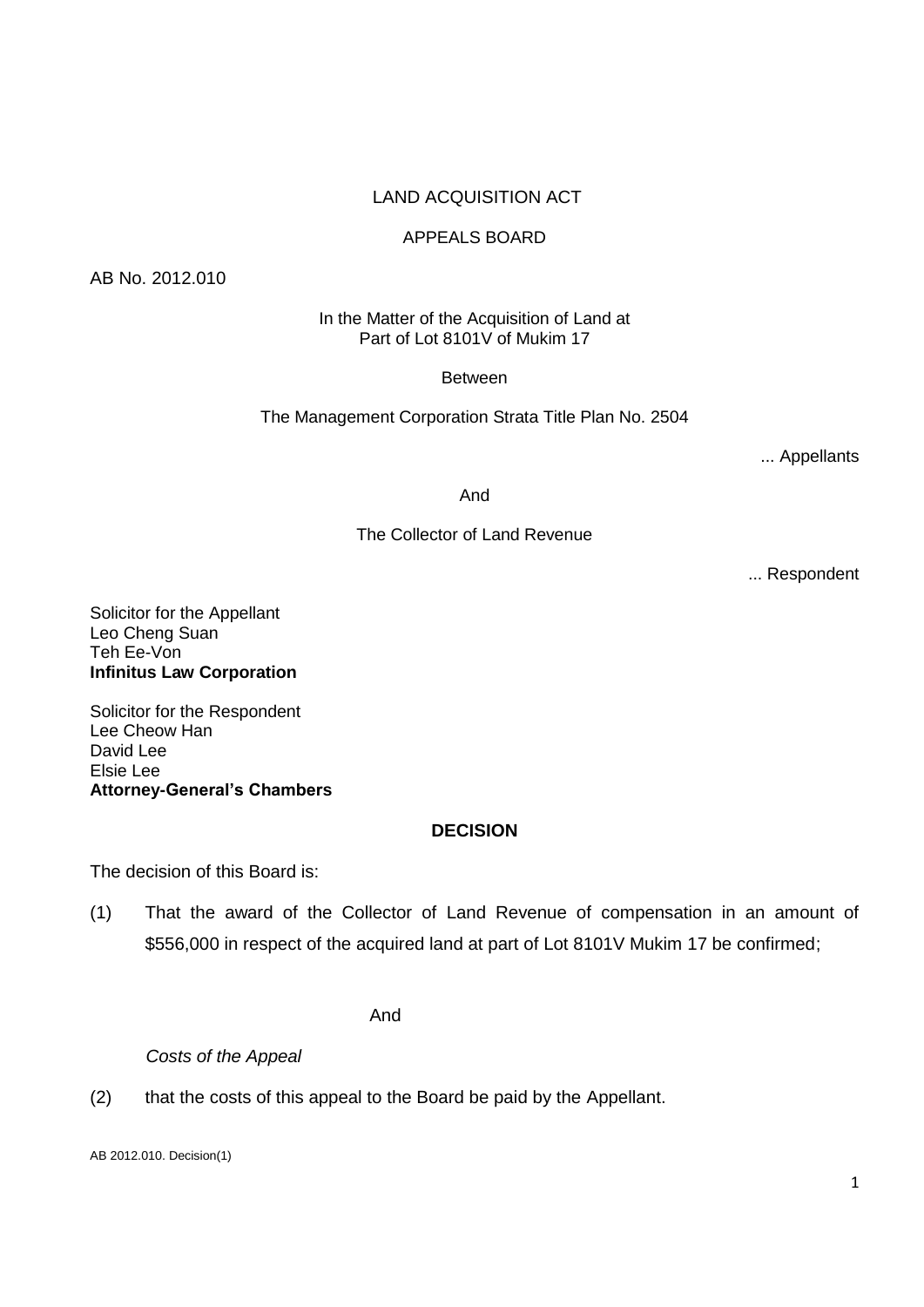## **STATEMENT OF REASONS**

## *Introduction*

- (1) Part of Lot 8101V Mukim 17 ("acquired land"), being a strip of land of area 600.9 sq metres (sqm) forming part of the common property of and running along the eastern boundary of Thomson 800 condominium ("condominium"), was gazetted for land acquisition on 19 January 2011 under section 5 of the Land Acquisition Act ("Act"). This was for a public purpose namely the construction of the North South Expressway Stage 1 from Admiralty Road West to Toa Payoh Rise and for comprehensive redevelopment.
- (2) *Compensation Award by Collector –*The Collector of Land Revenue ("Collector") awarded statutory compensation of \$556,000 as market value for the acquired land. Collector also offered an ex-gratia payment of \$58,380 making a total compensation of \$614,380.
- (3) *Appellant's compensation claim* The appellant, Management Corporation Strata Title Plan No. 2504 ("MCST"), which represents the subsidiary proprietors of the strata units in the condominium appeal for higher compensation. The compensation amounts put forth in connection with the appeal are:
	- *a) 5 December 2011 and the Petition of Appeal of 20 March 2013 -*A claim for \$8.61 million based on a 11 October 2011 valuation report by Ms Liow Pick Yuen from M/S CKS Property Consultants Pte Ltd ("CKS");
	- *b) 17 February 2014 –* A claim of \$6 million stated in the affidavit of Chairman of the MCST Council; and
	- *c) 6 March 2014 –*Claim for \$8.61 million with an alternative \$5.835 million as "fair and reasonable compensation" based on Ms Liow's 2<sup>nd</sup> valuation report of 17 December  $2014^1$ .

The two amounts of \$8.61 million and \$5.835 million are confirmed in the MCST's opening statement and closing submission.

(4) *Onus of Proof on Appellant* - Pursuant to section 25(3) of the Act, the onus of proving, on

 $^1$  Affidavit of Liow Pick Yuen at [31] and LPY-4 at page 36 para 11.10 and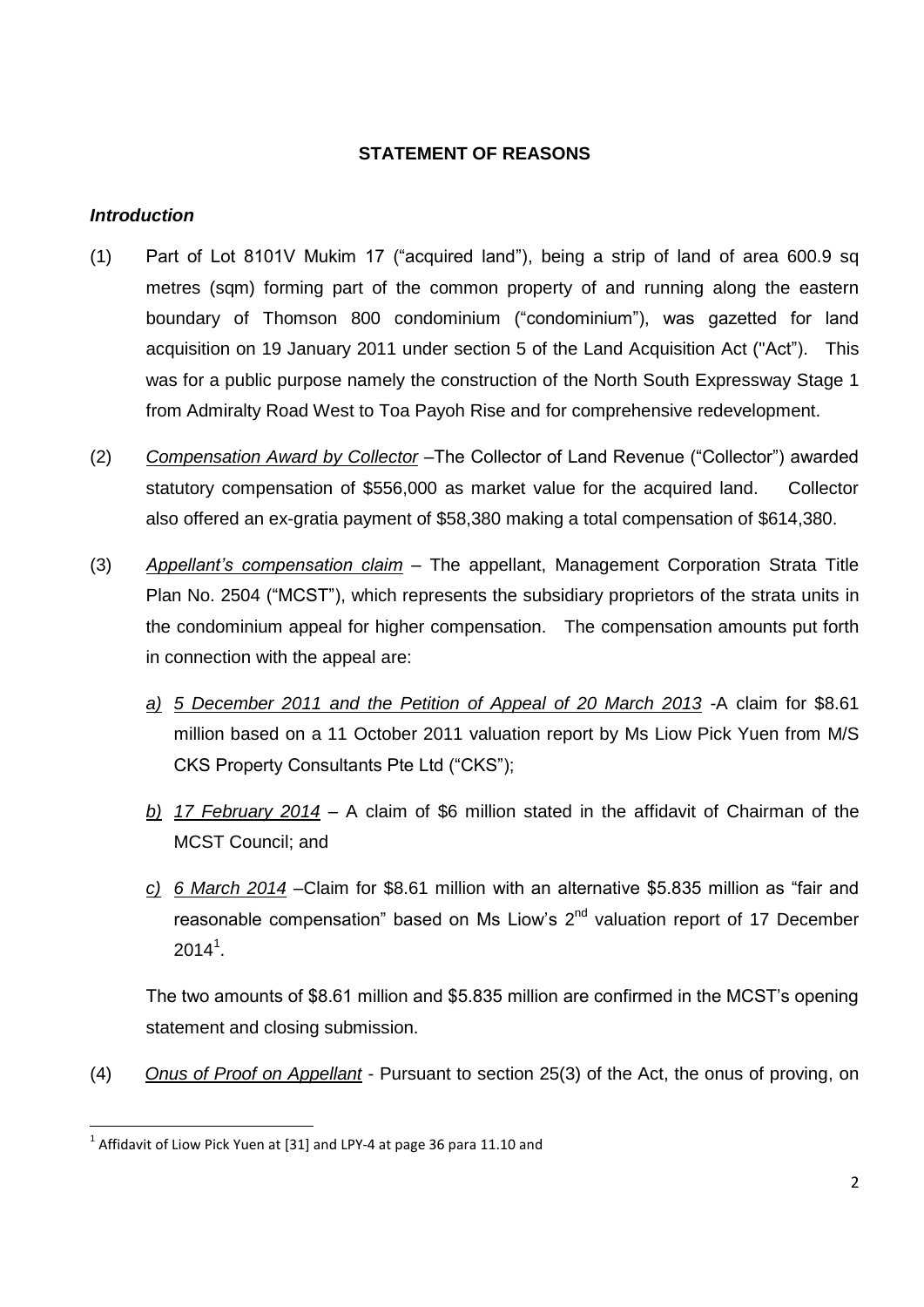a balance of probabilities, that the Collector's award is inadequate is on the MCST. Case law has recognised that an appellant in a land acquisition appeal is analogous to a plaintiff.<sup>2</sup>

- (5) *Valuers involved in Witness Conferencing* The MCST's valuer at the hearing in July 2014, was Mr Tay Choon Kwan Richard from CKS, who replaced Ms Liow, who had, by then, left CKS. Mr Tay adopted the entirety of Ms Liow's evidence in her affidavit of 6 March 2014 except for a correction, which is not disputed. Collector had 2 valuers, Ms Kwang Heng Lee from Premas Valuers and Property Consultant Pte Ltd ("Premas") and Mr Tan Keng Chiam from Jones Lang LaSalle Property Consultants Pte Ltd ("JLL"). The valuers gave evidence using the witness conferencing process.
- (6) *Brief Description of Thomson 800* This is a private freehold condominium of land area 28,573.9 sqm, completed in the late 1990s. It is bounded by Thomson Road and Marymount Road and shares a boundary with Mount Alvernia Hospital. There are 375 apartments, 10 duplex penthouses and 5 single penthouses in a 4-storey block and three 20-storey blocks. The communal facilities include a club house with an air-conditioned multi-purpose hall, gymnasium cum aerobics room, free-form swimming pool, "champagne pool" featuring water cascades and children's fund/splash pool, outdoor Jacuzzi, poolside sun deck, tennis courts, squash court, 3 golf driving practice ranges, children's play area, barbeque picnic area, sauna rooms, steam rooms, changing rooms, jogging path, landscape garden with pavilions and water features.
- (7) The condominium buildings and facilities will remain after Collector takes possession of the acquired land. According to the Land Transport Authority ("LTA"), the future North South Expressway along Marymount Road on the acquired land stretch will be fully underground, when completed and Marymount road along this stretch will remain a 3 lane  $road$ <sup>3</sup>.

### *Details of the Condominium Property and Acquired Land*

(8) The whole condominium, including the acquired land, is zoned "Residential" with an

**<sup>.</sup>** 2 *Tan Kok Wah Dennis Christopher & anor v Collector of Land Revenue AB 2011.026 at [13]*

 $3$  Affidavit of Lim Choon Huang at [8]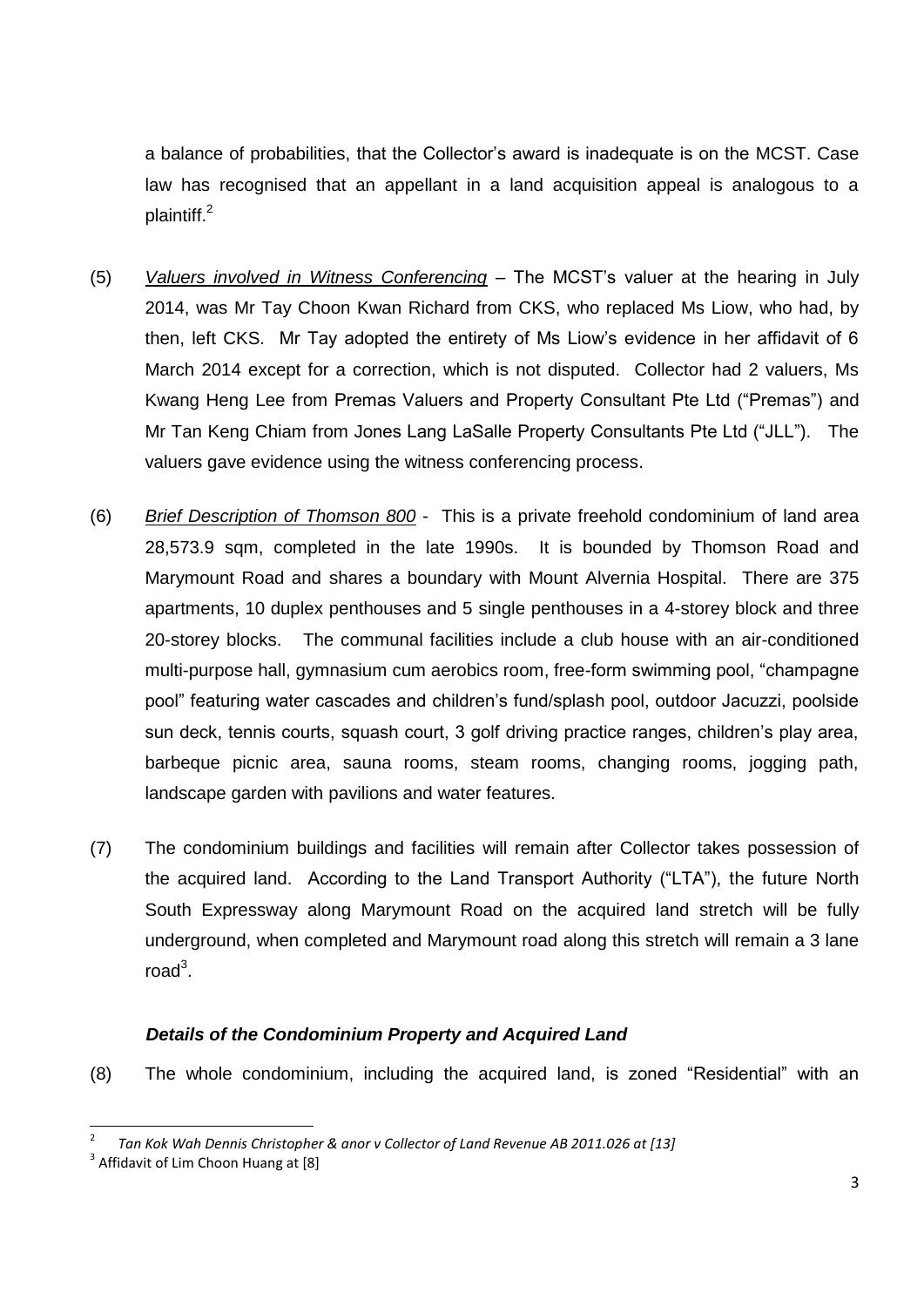approved gross floor area ("GFA") of 61,990.58 or an equivalent gross plot ratio of 2.17. This is the maximum allowable intensity for the development.

- (9) The acquired land is "narrow and elongated in shape," resembling a trapezoid with an area of 600.9 sqm (2.1% of the condominium land area). Sloping downwards and with a maximum width of 10 metres, it runs below Marymount Road, along the eastern boundary at the back of the condominium.<sup>5</sup> It shares a common boundary with Mt Alvernia Hospital at the north boundary.
- (10) There is a 6.6 kV electrical substation, 13 car park lots, part of the driveway, part of the boundary fence and landscaping on the acquired land<sup>6</sup>. The LTA will, at their cost, reinstate the structures on the remaining property, create another 4 carpark lots to replace those affected by the proposed relocation of the electrical substation and replace the trees affected by acquisition. The greenery and foliage shown in the pictures produced are largely outside the condominium property on an adjoining state reserve.<sup>7</sup>
- (11) There was some issue on the extent to which the acquisition will affect the condominium internal two-way driveway. The covered carpark exit opens into this driveway. According to the LTA, the driveway will be slightly realigned but will still comply with the minimum requirements under Part II of the Schedule to the Parking Places (Provision of Parking Places and Parking Spaces) Rules and its functionality will not be affected.<sup>8</sup> The MCST's valuers, CKS, say however, that the acquired land forms some 15% of the surface vehicular access /surface visitor lots $9$ . This issue is dealt with in paragraph 21.
- (12) As the acquired land with a width of about 10 metres, is next to a "Category 2: Major Arterial Road" (Marymount Road), it falls within the road and/or green buffer of the

**<sup>.</sup>**  $^4$  Affidavit of Liow Pick Yuen at LPY 4, page 34 at para 8.1.

 $^5$  See map at 1<sup>st</sup> affidavit of Kwang Heng Lee at Tab KHL-2 at page 18, Exhibits A-3, A4-1 and A4-2

 $^6$  Affidavit of Lim Choon Huang at LCH-1 page 06, Exhibit A4-1, Exhibit A4-2, Affidavit of Tay Choon Kwan at TCK-2 pages 24 and 25.

 $^7$  Exhibits A2-6 – A2-7, A-3, A4-1, NE 22 July 2014 at pages 127:1 – 127:18

<sup>&</sup>lt;sup>8</sup> Affidavit of Lim Choon Huang at [7]

 $^9$  Affidavit of Liow Pick Yuen at [15] and at page 35 (para 8.6 of 17 December 2013 report), Affidavit of Tay Choon Kwan at [10].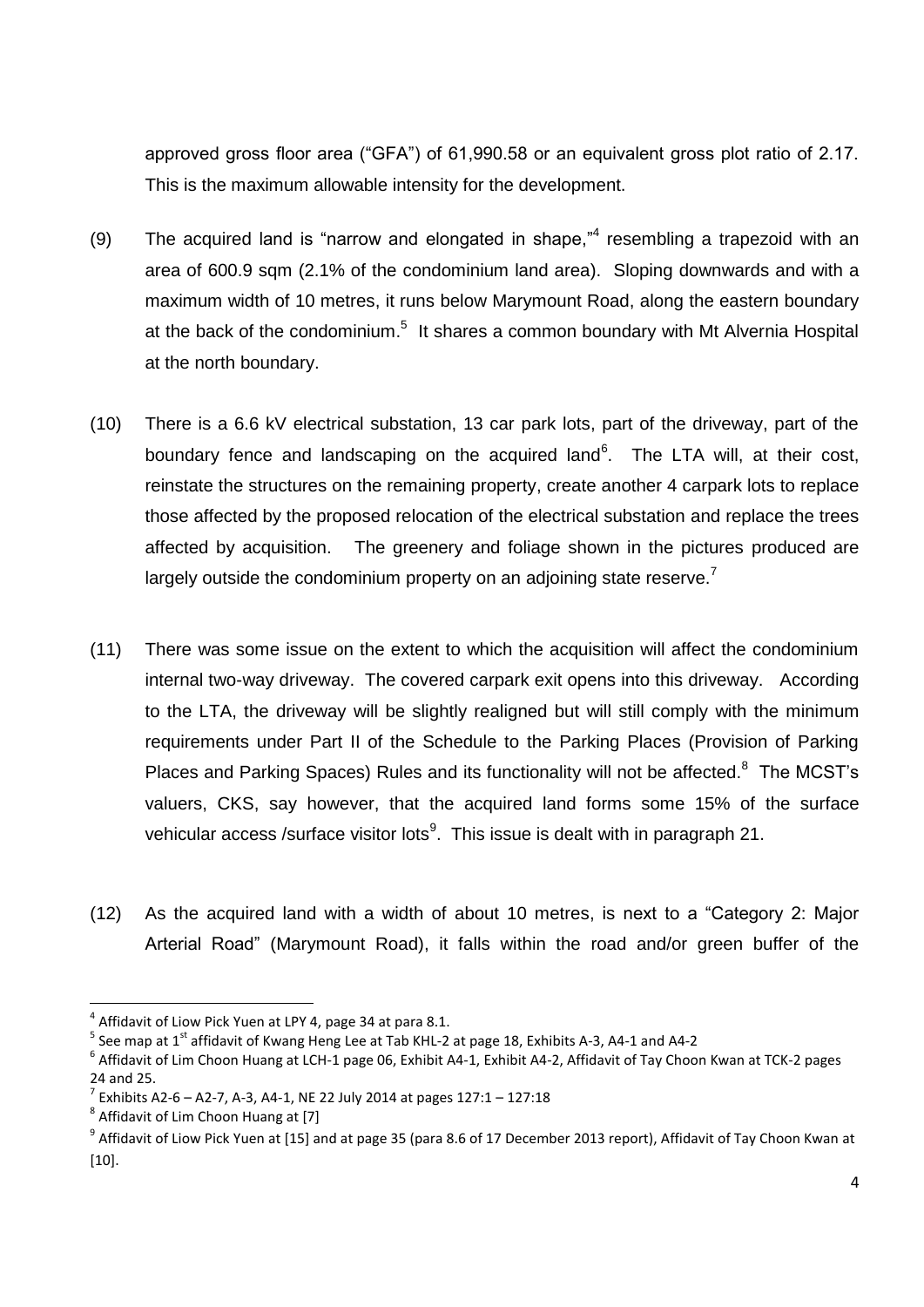common property.<sup>10</sup> The planning guidelines provide that the buffer can be used for greenery and where appropriate for ancillary structures such as a bin centre, guard-house, electric substation, water tank, swimming pool, car parks, etc.

(13) The relevant provisions of Section 33 of the Act are reproduced:

(1) In determining the amount of compensation to be awarded for land acquired under this Act, the Board shall take into consideration the following matters and no others:

(a) where the date of acquisition of the land is on or after 12 February 2007, the market value of the acquired land -

.....

(ii) as at the date of the publication made under section 5, in any other case;

.....

(c) the damage, if any, sustained by the person interested at the time of the Collector's taking possession of the land by reason of severing that land from his other land;

(d) the damage, if any, sustained by the person interested at the time of the Collector's taking possession of the land by reason of the acquisition injuriously affecting his other property, whether movable or immovable, in any other manner;

(e) if in consequence of the acquisition, he is compelled to change his residence or place of business, the reasonable expenses incidental to the change;

(5) For the purpose of subsection (1)(a) -

…………………………………………..

(e) The market value of the acquired land shall be deemed not to exceed the price which a bona fide purchaser might reasonably be willing to pay, after taking into account the zoning and density requirements and any other restrictions imposed under the Planning Act (Cap 232) as at the date of acquisition and any restrictive covenants in the title of the acquired land …."

#### **Issues**

**.** 

(14) There are two main issues. Parties agree substantively on a base valuation of about \$11

 $10^{-15}$  1<sup>st</sup> affidavit of Kwang Heng Lee at paragraph 34 of Part 2: General Considerations in the handbook on Development Control Parameters for Residential Development" which requires a Road Buffer of 15 metres within which there is a 5 metre Green Buffer.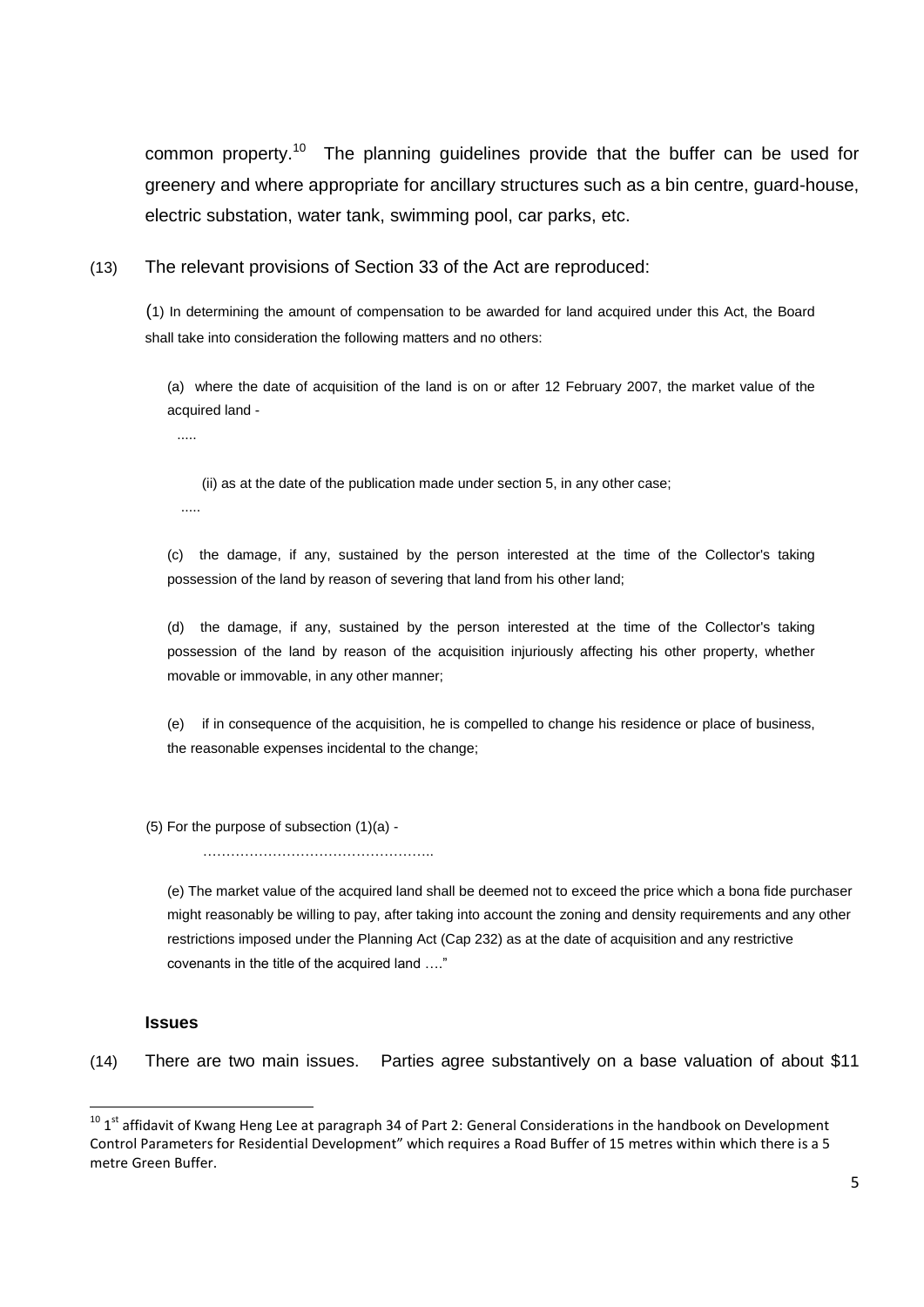million, upon which to assess the market value of the acquired land. CKS and Premas, adopting the common assumptions that the acquired land is zoned "Residential " with a Gross Plot ratio of 2.17 and using the sales comparison method, but using different property transaction comparables and separate workings, arrived at the base valuations of \$11 million and \$11,100,382 respectively. They agree that the acquired land should be valued on the basis of its "highest and best use" as defined in section 4.1(a) of the Singapore Institute of Surveyors and Valuers' ("SISV") Valuation Standards and Guidelines ("the SISV"s guidelines") (March 2000 edition) which is "*the most probable use of an asset which is physically possible, appropriately justified, legally permissible, financially feasible, and which results in the highest value of the asset being valued*." They differ on what is the highest and best use of the acquired land and the extent to which the base valuation should be adjusted or "discounted" to arrive at a market value of the acquired land taking into account the specific actual features of the acquired land relevant for market valuation. Collector's valuation was pegged at 5% of the base value whilst the MCST's valuation was some 80%. The 2<sup>nd</sup> issue is whether the Board is precluded by the Act from taking into account an ex-gratia payment made in other cases of land acquired under the Act

- (15) *Grounds in the Petition of Appeal of 20 March 2013*  The Petition of Appeal stated that Collector's award of \$556,000.00 "is clearly too low and grossly inadequate."<sup>11</sup> The "Collector had erred in not giving any or adequate consideration to the *Market value of the acquired land*" under the provisions of Section 33 of the Land Acquisition Act.<sup>12</sup> It was further argued:
	- 1) that the sole basis for Collector's valuation was that the approved Gross Floor Area (GFA) had been fully utilised However the acquired land is freehold and the plot ratio may be increased in future;
	- 2) that the acquired land is not vacant land or waste land and should not be treated as such. The land is marked as "Residential" under the Master Plan 2008; and
	- 3) that Collector had failed to consider the damage sustained by the MCST by reason of "severing the acquired land from the rest of the property." The acquired land added

 $11$ Paragraph 8 of the Appellant's Grounds of Appeal ("NL-8", page 58).

<sup>12</sup> Paragraph 1 of the Appellant's Ground of Appeal (AB2012.010) in "NL-8" (page 56).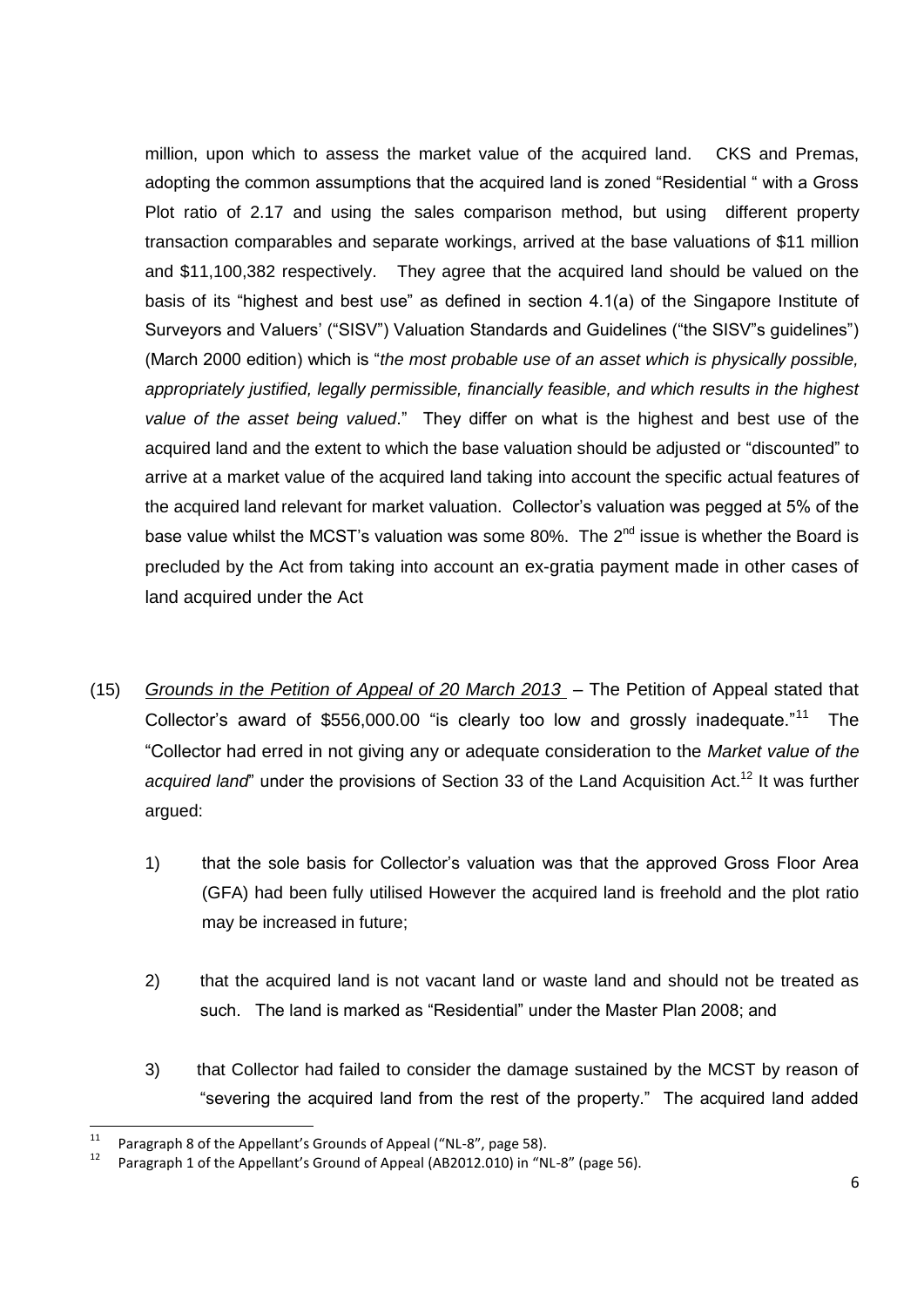value to the MCST property: it is currently used and enjoyed by the subsidiary proprietors who comprise the MCST. The loss of use of the parcel of land is a loss of amenities that causes damage to the overall value of the development and in the loss of facilities enjoyed by the subsidiary proprietors:<sup>13</sup>

- *(a)* The ambience of the development (with a nice greenery forest/wooded view, as one of the selling points), is affected by the acquisition. There will be at least 10 mature trees affected by the acquisition.
- *(b)* There will be increased noise levels based on the loss of mature trees which filter some of the noise from outside the development;
- *(c)* Relocation of the substation due to the acquisition will narrow the driveway.
- *(d)* The to-be re-located substation causes the only exit driveway from the covered carpark serving the entire development to be narrowed.
- *(e)* By narrowing the driveway, there will be congestion of traffic within the development. The inconvenience caused to the subsidiary proprietors also affects the well-being of the subsidiary proprietors, which ought to be considered by the Collector.
- *(f)* There will be increased dust levels because of the acquisition resulting from the road being closer to the nearby units at Block 808.
- *(g)* The loss of 13 car park lots results in loss in income to the MCST, at S\$107 per month. This is freehold land.
- *(h)* It reduces the grandeur of the development because the exit is now narrowed.

Paragraph 13(3) above on the severance damage would seem to fall under section 33(1)(d) of the Act.

(16) *Collector's basis of valuation -* The market value of the acquired land is to be determined as at date of acquisition. The acquired land was both physically and legally incapable of residential or any development taking into account density requirements and planning restrictions as: 1) the GFA of the development had been fully utilised and there was no allowable GFA on the acquired land; and 2) use for an existing "road and/or green buffer" was the highest and best use for the acquired land as it was within the minimum road

 $\frac{1}{13}$ MCST's Petition of Appeal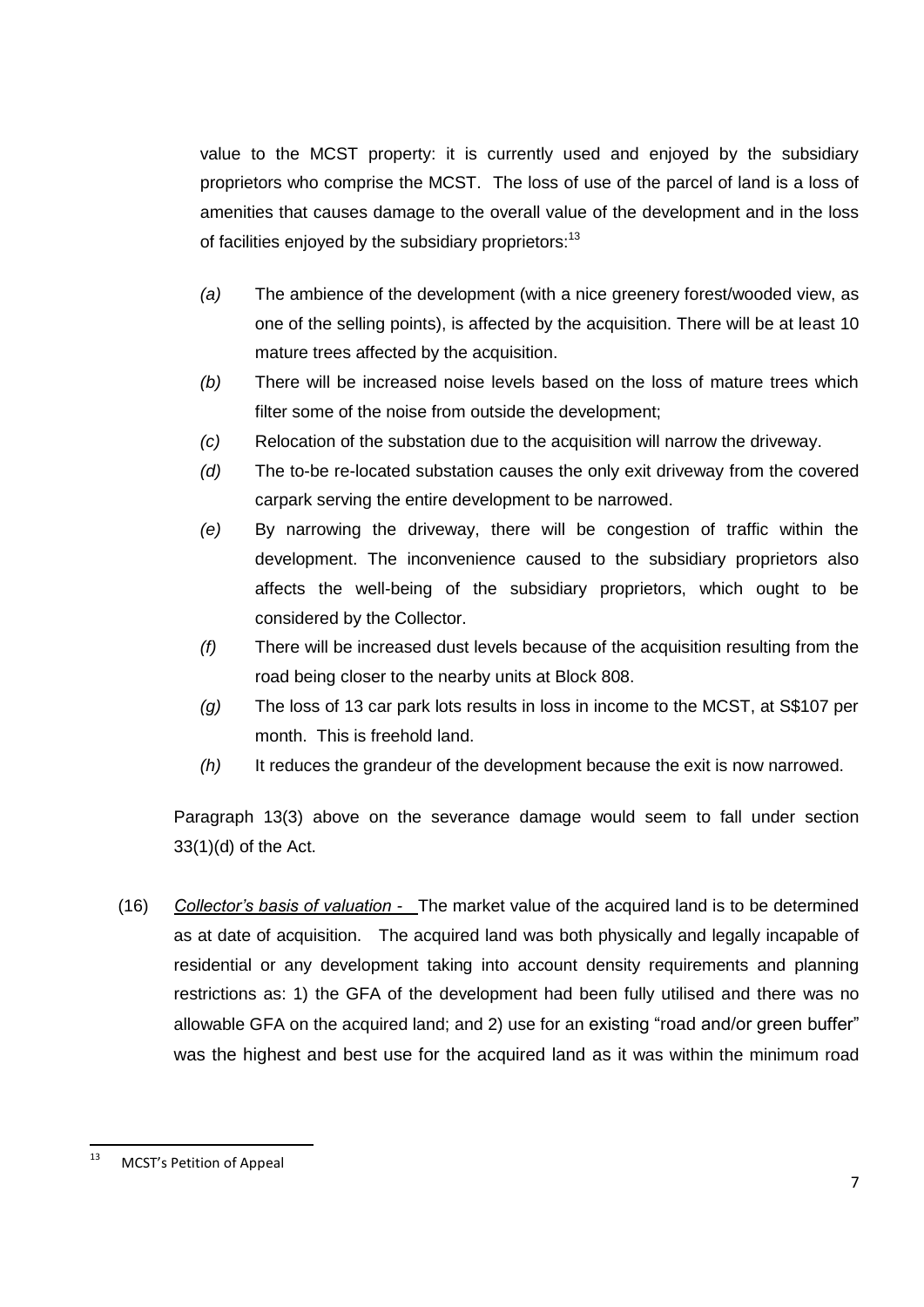and/or green buffer; limiting the ancillary structures that could be built thereon<sup>14</sup>. . To value the acquired land on any other basis, when there was no evidence of any plans by the Urban Redevelopment Authority to allow an increase in plot ratio, would be to give the MCST an underserved windfall.<sup>15</sup>

- (17) As there were no sales transactions of land with use as "road and/or green buffer," Ms Kwang used rental evidence for a playfield transaction along Upper Thomson Road in the relative vicinity of the condominium, as being akin to use as a "road and/or green buffer" and derived a percentage factor of 3% (by dividing the monthly rent of \$0.53 per sqm of the playfield site by \$17.69 sqm per month, being the minimum rental of non-landed residential units contracted in January 2011). Taking into consideration the land area and location of the acquired land, she found 5% to be an appropriate factor and applied it to arrive at a figure of \$555,019 (5% X \$11,100,382) rounded up to \$556,000<sup>16</sup> for the acquired land.
- (18) *2 nd Opinion from Collector's 2nd valuer -* Mr Tan, who was appointed by Collector to give a  $2^{nd}$  opinion on the market value of the acquired land, adopted the Income Method<sup>17</sup> in his valuation. In his report of 24 October 2014, he derived a market value of \$315,000 based on the existing use of the acquired land as carpark and garden land. His method was as follows:<sup>18</sup>
	- (a) He first determined the gross rental income of the acquired land based on the number of car parking lots and garden area affected by the acquisition. He used a rental rate of \$107 per car park lot per month<sup>19</sup>, and also the annual rent of \$2,524 for the approximately 397 sqm garden land, and derived a gross annual income of \$24,352;
	- (b) He then deducted vacancy and maintenance expenses to derive the net annual

 $14$  Section 33(5) of the Act read with the SISV's Valuation Standards and Guidelines on the "highest and best use" of a piece of land.

<sup>&</sup>lt;sup>15</sup> Swee Hong Investment Pte Ltd v Collector of Land Revenue [2004] SGCA 5.

 $^{16}$  1<sup>st</sup> affidavit of Kwang Heng Lee at [22] -[24] and KHL-9.

<sup>&</sup>lt;sup>17</sup> Para 3.5.1 of the SISV's "VS3: Methods of Valuation, that states that the income or investment method is a method of estimating the present worth of rights to future benefits to be derived from the ownership of a specific interest in a specific property under given market conditions. In property valuation, these rights are often expressed as future income in the form of prevailing and sustainable rent.

 $18$  Affidavit of Tan Keng Chiam at [10] -

 $19$  \$107 per carpark lot per month was the figure stated in the Petition of Appeal.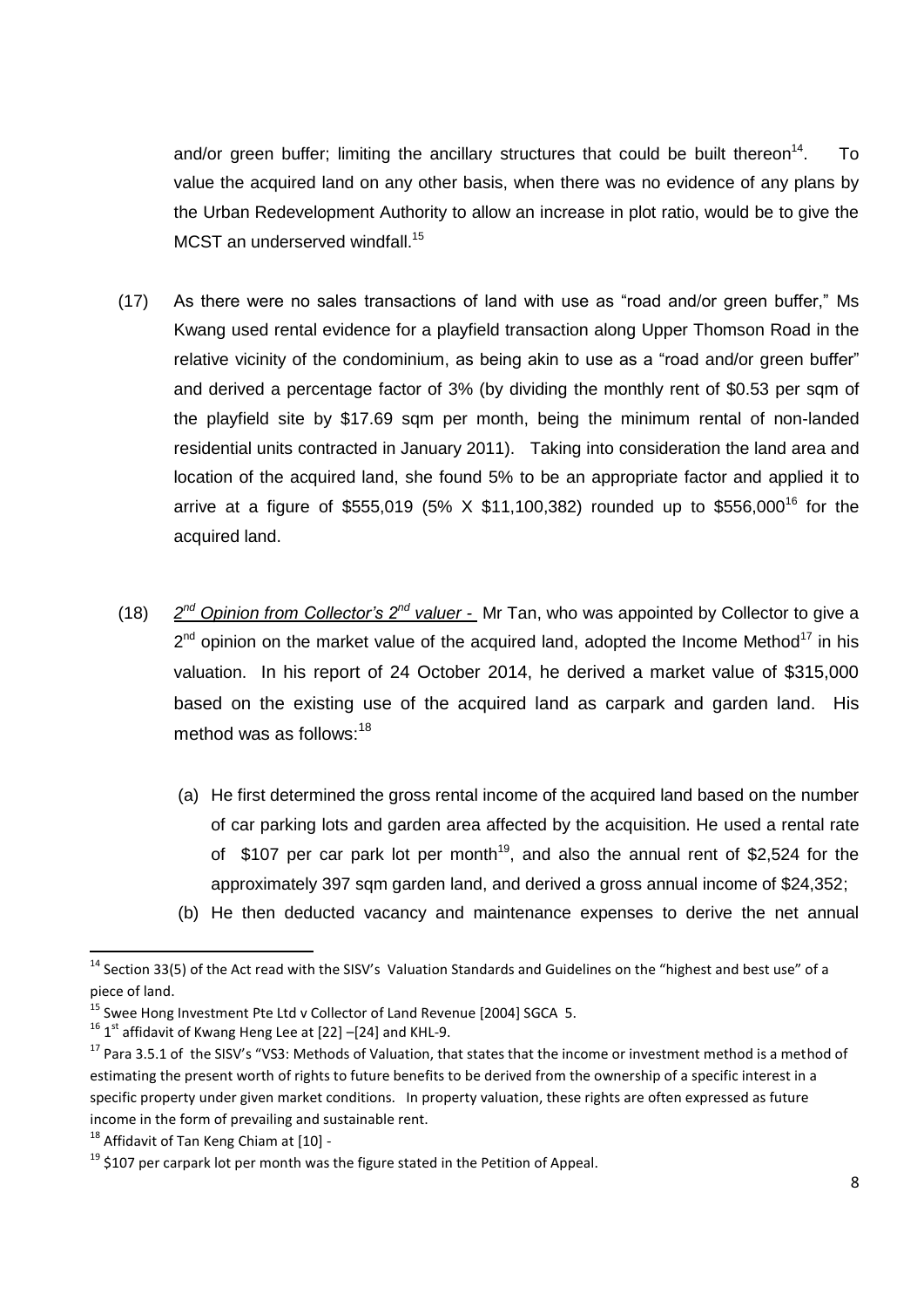income of \$19,482;

- (c) He next applied a capitalisation rate of 6% to discount the net income to perpetuity to obtain the market value of \$324,697 for the acquired land; and
- (d) After deducting the cost of reinstatement for the 17 carpark lots, he estimated the market value of the acquired land at \$315,000.

In cross-examination, Mr Tay, MCST's valuer, whilst disagreeing with the use of the method, conceded that the income method could be used to determine the present value of rental income from freehold land and that from the Income method perspective, Mr Tan's assumptions and figures were reasonable.<sup>20</sup>

- (19) *MCST Basis for Valuation*  The MCST's compensation claim ranged from \$5.835 million up to \$8.61 million. The MCST's valuer, Mr Tay, could not satisfactorily explain how CKS, through Ms Liow, had derived a market value of \$8.61 million using two different approaches, the first in her report of 11 October 2011 based on 3 property transaction comparables and the second, in her 2<sup>nd</sup> report of 17 December 2013 based on the same 3 property transaction comparables together with another 10 property transaction comparables.
- $(20)$ *st Report of 20 October 2011 relating to claim of \$8.61 million market value* - Mr Tay's evidence at the hearing was that the \$8.61 million market value figure in the 11 October 2011 report was based on only 2 out of 3 property transaction comparables in the report. $21$  This evidence is contrary to the report, which states unequivocally that CKS "had taken into cognisance" the 3 property transaction comparables.<sup>22</sup> Mr Tay, in his affidavit of 16 April 2014, had adopted this report without qualification.<sup>23</sup> The adjustments and workings for the 3 property transaction comparables produced by Mr Tay at the hearing<sup>24</sup> were different from that in Appendix A of Ms Liow's  $2<sup>nd</sup>$  report of 17 December 2013. The Board does not accept this conflicting evidence.
- $(21)$ <sup>nd</sup> report of 17 December 2013 relating to Claim for \$8.61 million - In her 2<sup>nd</sup> report of

1

<sup>&</sup>lt;sup>20</sup> NE on 17 July 2014 at page 63:27 – 64:2, NE 18 July 2014 at page 84:10 – 88:7

<sup>&</sup>lt;sup>21</sup> NE on 17 July 2014 at page 25:4 – 28:7.

<sup>&</sup>lt;sup>22</sup> Affidavit of Tay Choon Kian at TCK-1, page 23 para 8.

<sup>&</sup>lt;sup>23</sup> Affidavit of Tay Choon Kian at [6]

<sup>24</sup> Exhibit A-5. NE 22 July 2014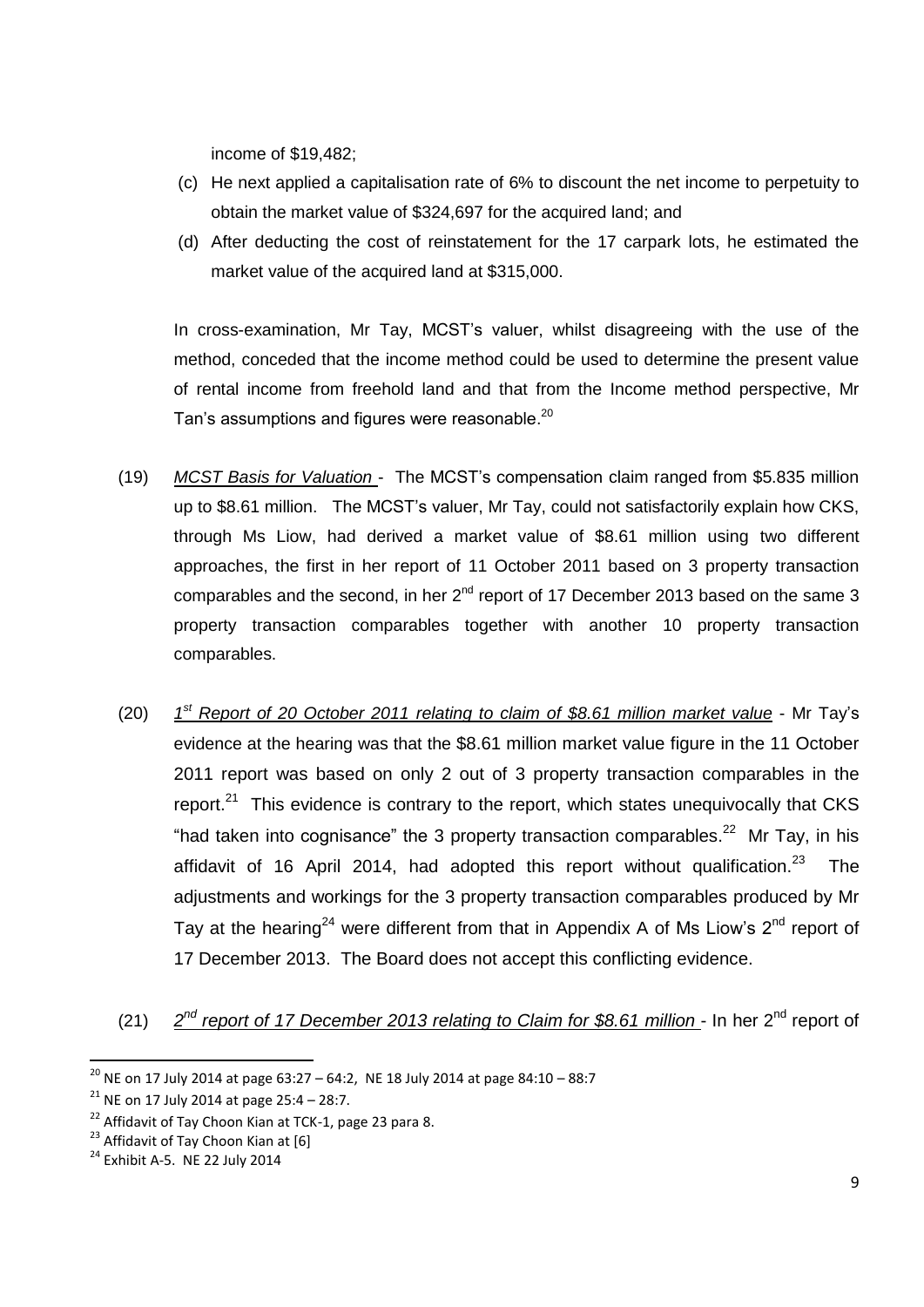17 December 2013, Ms Liow, using the 3 property transaction comparables together with 10 more property transaction comparables, derived a base value of \$11 million for the acquired land using the assumptions outlined in paragraph 14. After considering specific features of the acquired land, she assessed the market value to be some 80% of \$11 million, that is she "discounted" 20%. She considered the following: 1) the acquired land formed an integral part of the whole development; 2) the acquired land formed some 15% of the surface vehicular access/surface visitor lots; and 3) some owners would be affected by noise/pollution/loss of privacy as a result of the close proximity of the replacement car park lots and the noise from the road (from the removal of the mature trees).<sup>25</sup> According to Mr Tay, CKS had provided this  $2^{nd}$  report when they were tasked to relook the market valuation after they were given Collector's valuation of  $$556.000.<sup>26</sup>$ 

(22) Mr Tay could not explain how CKS had arrived at a figure of \$8.61 million based on a 20% "discount" on \$11 million, as such a "discount" would yield a figure different from \$8.61 million. When he said that they had rounded down the "discount" from 21.7% to 20% for the 17 December 2013 valuation, he could not explain why with the roundingdown, the \$8.61 million figure had remained and had not been similarly "rounded" and adjusted for consistency. He could not explain CKS' reasons for arriving at a "discount" of 20% beyond restating the points in paragraph 21. He conceded that the choice had been "basically very judgmental." $^{27}$  Although one of the reasons given by CKS in the report and in Ms Liow's affidavit was that the acquired land formed some 15% of the surface vehicular access/surface visitor lots,<sup>28</sup> Mr Tay's evidence was inconsistent with this assertion.<sup>29</sup> The Board accepts the evidence of the LTA that with the relocation of the

1

<sup>&</sup>lt;sup>25</sup> Affidavit of Tay Choon Kian at [10] subparagraphs  $[10] - [15]$ 

<sup>26</sup> NE 17 July 2014 at pages 28:13 – 28:27 and pages 84:20 – 85:5, NE 18 July 2014 at page 92:20 – 95:7

<sup>&</sup>lt;sup>27</sup> NE 17 July 2014 at pages 56:4 - 56:28 - " In Ms Liow's valuation, she had deliberated that the total land value is 11 mil, right, and taking into account that the acquired land is part of the development land and it form 15% of surface vehicular access area. Based on the analysis, we actually used a factor of 20%. Regards to how, at the end of the day, we used 20%, basically it's we actually using 15 because we take into consideration these few factors and reckon that 15% of the area was affected, it's basically, constitute the, vehicular access area. So, we actually rounding up …. Rounded up and used 20%. It's basically very judgmental. It's based on judgment." NE 18 July 2014 at pages 96:25 – 102:32. <sup>28</sup> Affidavit of Liow Pick Yuen at [15] and at page 34 para 8.7.

 $^{29}$  NE 18 July 2014 at pages 80:19 – 83:32, where Mr Tay said that the surface vehicular access was 7,530.5 sqm. He seemed to say at various times that the acquired land of 600.9 sqm formed 15% of the surface vehicular access and also that 15% of the acquired land area (or 90.14 sqm) formed part of the internal driveway.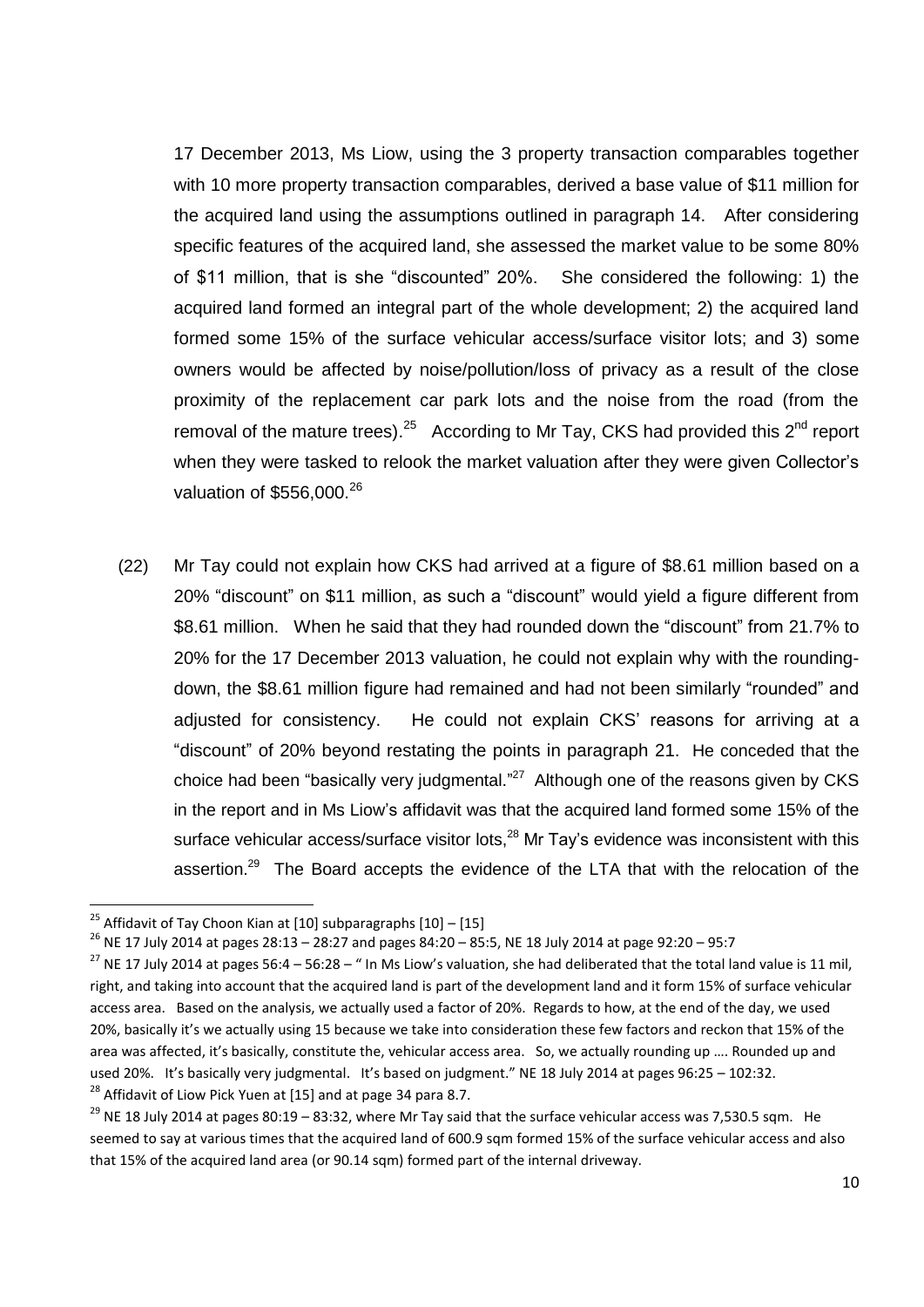electric substation and the 17 carpark lots, the condominium internal driveway will need to be only slightly realigned and that its functionality will not be affected.

- $(23)$ 2<sup>nd</sup> report of 17 December 2013 relating to Claim for \$5.835 million – The report had proposed \$5.835 million as an alternative valuation, that was "fair and reasonable compensation.<sup>30</sup>" This was the average of 2 values of the acquired land assessed as follows:
	- i) \$6.6million based on 60% of the full market value of \$11 million. The assumption was that the acquired land is an integral part of the condominium and therefore should be more valuable than remnant land. When government sells remnant lands, a 50% factor is usually applied to the full market value to compute the value of the remnant lands;<sup>31</sup> and
	- ii) \$5.07 million based on the assumption that the acquired land has a gross plot ratio of 1.

The flaws in this alternative are: a) in relation to the valuation of \$6.6 million, the acquired land has no unutilised GFA. The 50% factor determination of land value for remnant land stems from the unutilised GFA, that can be used to increase the development potential or GFA of adjoining land to be developed; and b) as regards the valuation of \$5.07 million, there was no evidence why CKS had assumed a plot ratio of 1 for the acquired land, when there was effectively a zero plot ratio.

(24) *Alleged Severance Damage in paragraph 13(3)* - The Board notes and accepts the LTA's representative's evidence that: (i) the future North-South Expressway along Marymount Road would be fully underground for the acquired land stretch of Marymount Road; (ii) that the slight realignment of the existing internal driveway as a result of the loss of the acquired land would not affect its functionality as a 2-way access; and iii) that LTA would carry out at its own cost, reinstatement works to the acquired land and would replace any fences, steps, gates and landscaping affected by

 $^{30}$  Affidavit of Tay Choon Kian adopting the whole of Ms Liow's affidavit of 6 March 2014 at [10] including paragraph 31 of Ms Liow's affidavit.

 $31$  AOS(1-30) at Tab C pages 28-30.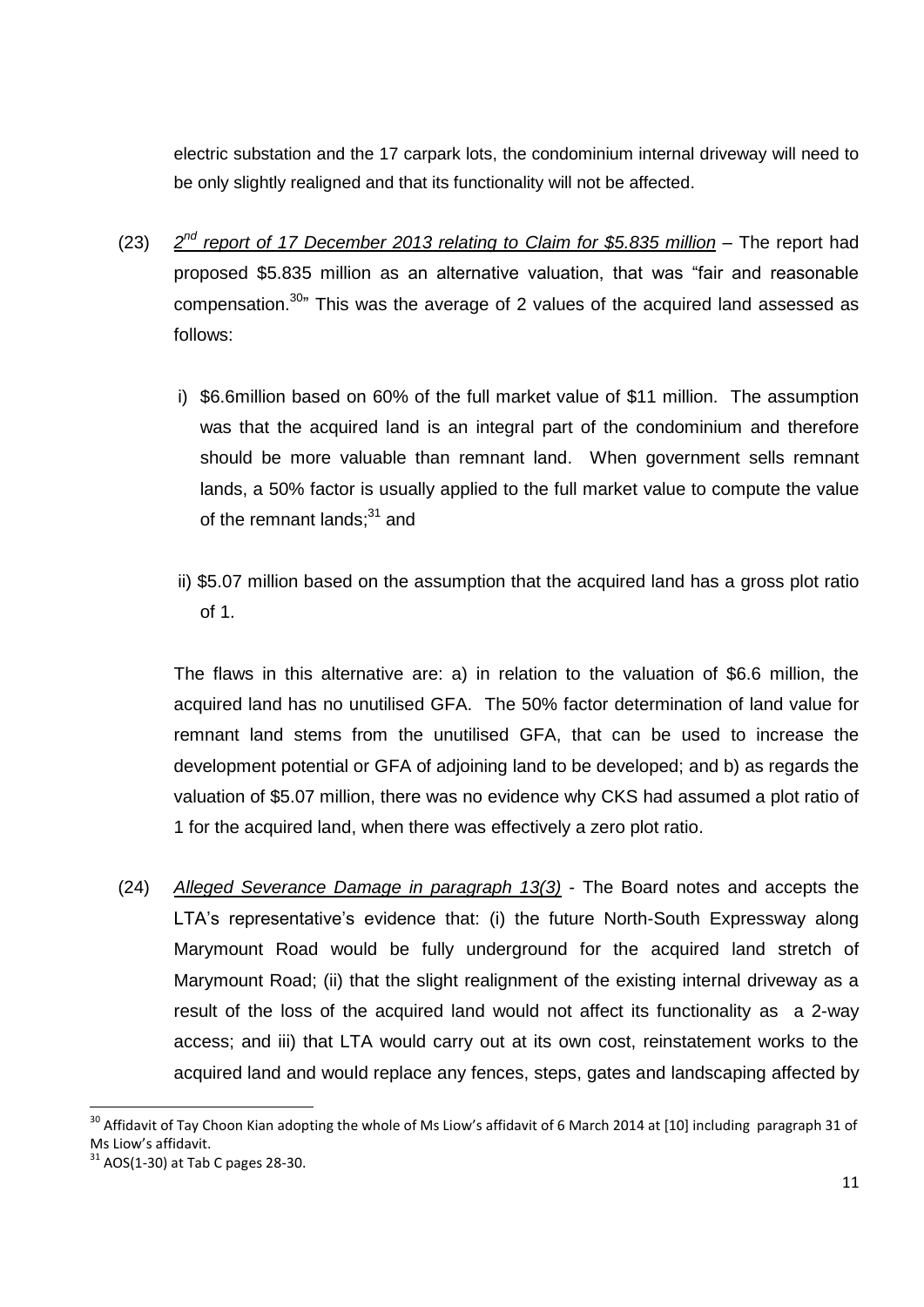acquisition. A road side table with a pedestrian footpath, landscaping and covered roadside drains were planned for construction after completion of the expressway.

- (25) It also emerged at the hearing, that the greenery, that could be removed due to the acquisition, comprised largely trees and foliage outside the condominium boundary on an adjoining state reserve, for which there can be no claim for compensation.<sup>32</sup> As the Board is of the view that the claims of noise, dust, traffic congestion along the internal driveway and loss of grandeur of the development, that could be caused as a result of the acquisition have not been proven, there is no need to decide the further issue as submitted by Collector, that the severance damage claims in the Petition of Appeal are not compensable under section 33(1) of the Act.
- (26) *Ex-gratia payment* The MCST Council Chairman had said<sup>33</sup> that "the fair and reasonable amount for compensating for acquiring the 600 sqm land is \$6,000,000.00." No basis was provided. He referred to a condominium, where Collector had, upon acquisition of part of the common property for construction of a mass rapid transit line, made an ex-gratia payment, that was higher than the total compensation offered by Collector in this MCST case. That condominium, which is in a different area, was part of a different land acquisition exercise.
- (27) In determining the amount of statutory compensation for acquired land, the Board takes into account the factors as provided in the Act and cannot consider an ex-gratia payment.<sup>34</sup> An ex-gratia payment is a goodwill payment of additional monies made by the Government to mitigate the financial impact of land acquisition on affected owners and offered at the discretion of Government.<sup>35</sup>

 $32$  NE 22 July 2014 at page 126:30 to 127:22

<sup>&</sup>lt;sup>33</sup> Affidavit of Meyer Gunther Richard at [29]

*<sup>34</sup> Seah Hong Say (trading as Seah Heng Construction Co) v Housing and Development Board [1992]* 

<sup>35</sup> Affidavit of Nelson Liew at page 43 (Collector's letter of 5 July 2012 para 6)